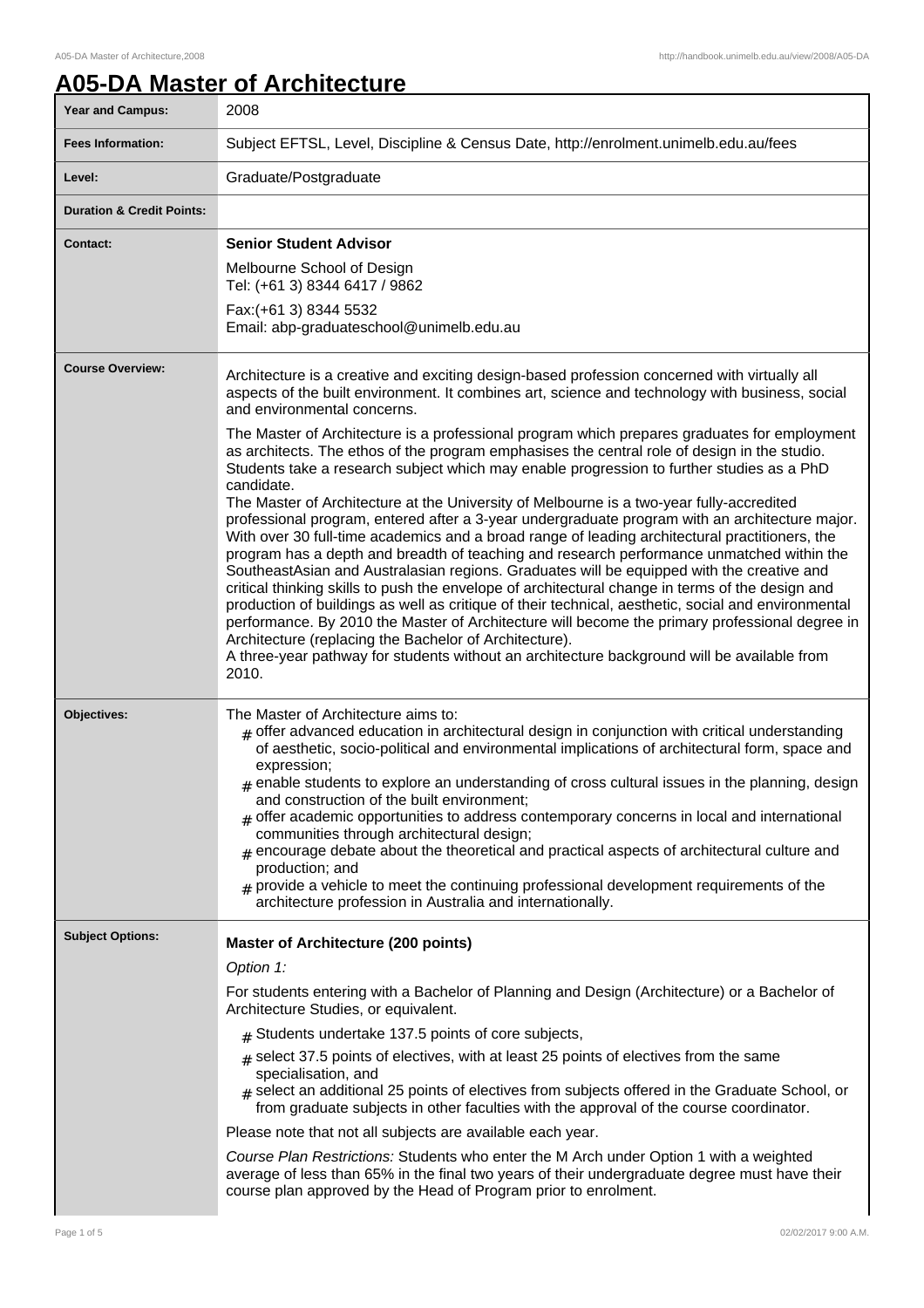## Option 2:

For students entering with a Bachelor of Environments (Architecture), or equivalent (cohort expected to commence in 2011).

- $#$  Students undertake 137.5 points of core subjects,
- $*$  select 37.5 points of electives, with at least 25 points of electives from the same specialisation, and
- # select an additional 25 points of electives from subjects offered in the Graduate School, or from graduate subjects in other faculties with the approval of the course coordinator.

Please note that not all subjects are available each year.

## **Option 1 Core Subjects**

| <b>Subject</b>                                  | <b>Study Period Commencement:</b> | <b>Credit</b><br>Points: |  |  |
|-------------------------------------------------|-----------------------------------|--------------------------|--|--|
| 702-606 Master of Architecture Studio C         | Semester 1, Semester 2            | 25                       |  |  |
| 702-607 Master of Architecture Studio D         | Semester 1, Semester 2            | 25                       |  |  |
| 702-506 Master of Architecture Studio E         | Semester 1, Semester 2            | 25                       |  |  |
| 705-515 Architecture Thesis                     | Semester 1, Semester 2            | 25                       |  |  |
| 702-883 Environmental Design (PG)               | Semester 1                        | 12.50                    |  |  |
| 702-865 Environmental Systems (PG)              | Semester 2                        | 12.50                    |  |  |
| 702-845 Architectural Practice B (PG)           | Semester 2                        | 12.50                    |  |  |
| <b>Option 2 Core Subjects</b>                   |                                   |                          |  |  |
| <b>Subject</b>                                  | <b>Study Period Commencement:</b> | <b>Credit</b><br>Points: |  |  |
| 702-606 Master of Architecture Studio C         | Semester 1, Semester 2            | 25                       |  |  |
| 702-607 Master of Architecture Studio D         | Semester 1, Semester 2            | 25                       |  |  |
| 702-506 Master of Architecture Studio E         | Semester 1, Semester 2            | 25                       |  |  |
| 705-515 Architecture Thesis                     | Semester 1, Semester 2            | 25                       |  |  |
| 702-509 Applied Construction                    | Not offered 2008                  | 12.500                   |  |  |
| 702-508 Twenty-first Century Architecture       | Not offered 2008                  | 12.500                   |  |  |
| 702-845 Architectural Practice B (PG)           | Semester 2                        | 12.50                    |  |  |
| <b>Electives: Asia/Pacific Architecture</b>     |                                   |                          |  |  |
| <b>Subject</b>                                  | <b>Study Period Commencement:</b> | <b>Credit</b><br>Points: |  |  |
| 702-637 Multicultural/Postcolonial Cities(Mast) | Semester 2                        | 12.50                    |  |  |
| 702-635 Australian Building Analysis            | Semester 2                        | 12.50                    |  |  |
| 702-881 Australian Architecture (PG)            | Semester 1                        | 12.50                    |  |  |
| 702-619 Sustainable Tropical Housing            | Not offered 2008                  | 12.50                    |  |  |
| 702-616 Theorising the Asian Metropolis         | Semester 2                        | 12.50                    |  |  |
| 702-612 Architectural Conservation in East Asia | Semester 1                        | 12.50                    |  |  |
| 702-612 Architectural Conservation in East Asia | Semester 1                        | 12.50                    |  |  |
| <b>Electives: History &amp; Conservation</b>    |                                   |                          |  |  |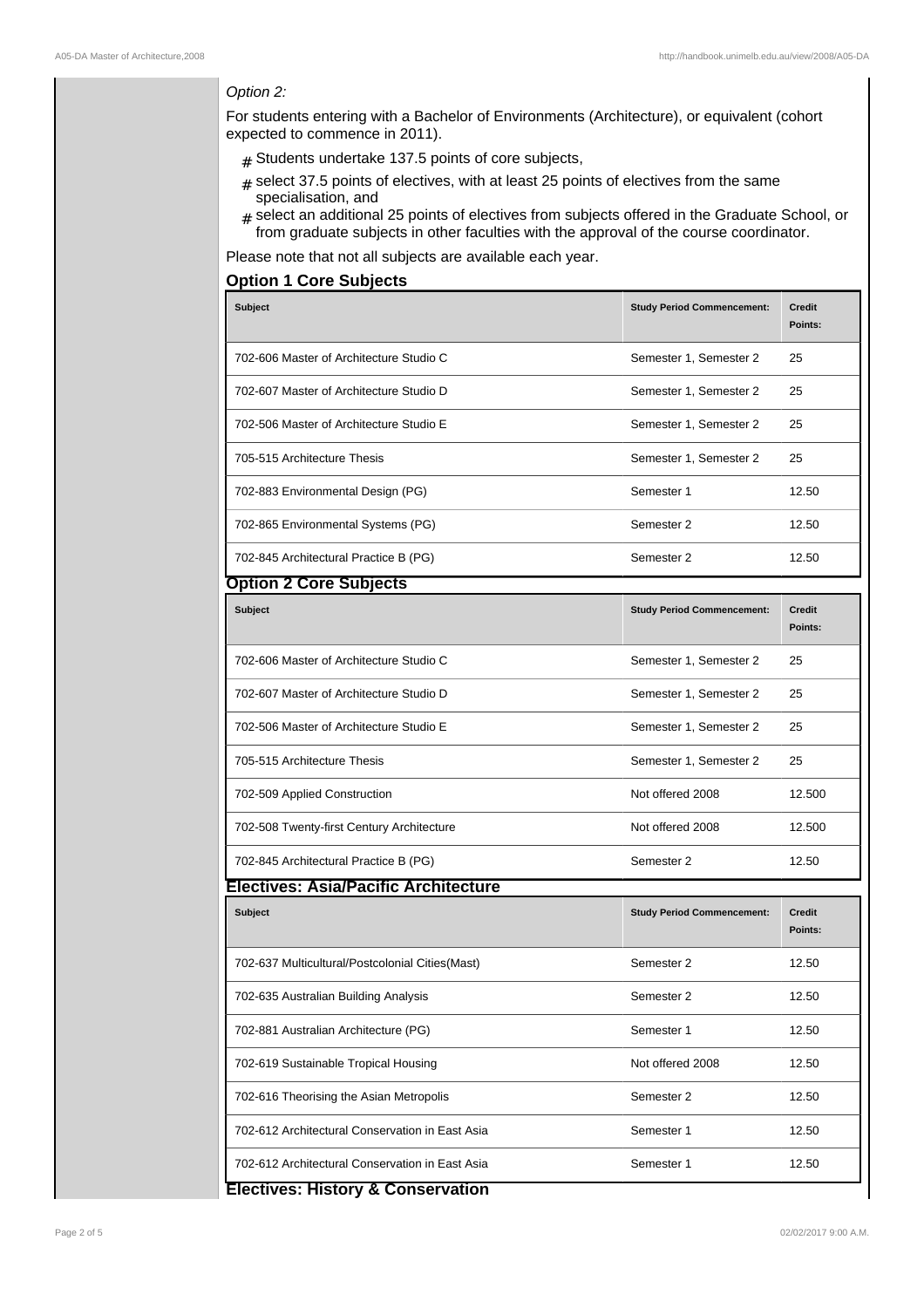| <b>Subject</b>                                   | <b>Study Period Commencement:</b> | <b>Credit</b><br>Points: |
|--------------------------------------------------|-----------------------------------|--------------------------|
| 702-617 Crisis & Complexity: 1950s Architecture  | Semester 2                        | 12.50                    |
| 702-574 Representing and Remembering Place       | 1                                 | 12.500                   |
| 702-637 Multicultural/Postcolonial Cities(Mast)  | Semester 2                        | 12.50                    |
| 702-635 Australian Building Analysis             | Semester 2                        | 12.50                    |
| 702-817 Culture of Building                      | Not offered 2008                  | 12.50                    |
| 702-881 Australian Architecture (PG)             | Semester 1                        | 12.50                    |
| 702-612 Architectural Conservation in East Asia  | Semester 1                        | 12.50                    |
| <b>Electives: Production &amp; Practice</b>      |                                   |                          |
| <b>Subject</b>                                   | <b>Study Period Commencement:</b> | <b>Credit</b><br>Points: |
| 702-513 Compositional Analysis                   | Semester 2                        | 12.50                    |
| 702-511 Building Sustainability                  | Semester 2                        | 12.50                    |
| 702-645 Workplace Design Briefing and Evaluation | Not offered 2008                  | 12.50                    |
| 702-635 Australian Building Analysis             | Semester 2                        | 12.50                    |
| 702-512 Timber Furniture Workshop                | $\overline{2}$                    | 12.500                   |
| 702-538 Design Inquiry                           | 1                                 | 12.500                   |
| 702-650 Political Economy of Design (Masters)    | Semester 1                        | 12.50                    |
| 702-613 Production of Digital Space              | Semester 1                        | 12.50                    |
| 702-615 Contemporary Digital Practice            | Semester 1                        | 12.50                    |
| <b>Electives: Society &amp; Culture</b>          |                                   |                          |
| <b>Subject</b>                                   | <b>Study Period Commencement:</b> | Credit<br>Points:        |
| 702-621 Urban Design Theory (Masters)            | Semester 1                        | 12.50                    |
| 705-615 Theory and Practice of Urbanity          | Semester 2                        | 12.50                    |
| 702-637 Multicultural/Postcolonial Cities(Mast)  | Semester 2                        | 12.50                    |
| 702-645 Workplace Design Briefing and Evaluation | Not offered 2008                  | 12.50                    |
| 702-881 Australian Architecture (PG)             | Semester 1                        | 12.50                    |
| 702-537 Place, Power and Identity                | Not offered 2008                  | 12.50                    |
| 702-650 Political Economy of Design (Masters)    | Semester 1                        | 12.50                    |
| 702-616 Theorising the Asian Metropolis          | Semester 2                        | 12.50                    |
| 702-610 Architecture and Subjectivity            | Not offered 2008                  | 12.50                    |
| 702-877 Representing and Remembering Place (PG)  | Semester 1                        | 12.50                    |
| 702-847 Design Approaches and Methods (PG)       | Semester 1                        | 12.50                    |
| 702-618 Popular Architecture and Design          | Semester 2                        | 12.50                    |
| an Binte Linux City                              |                                   |                          |

## **Electives: Digital Architecture**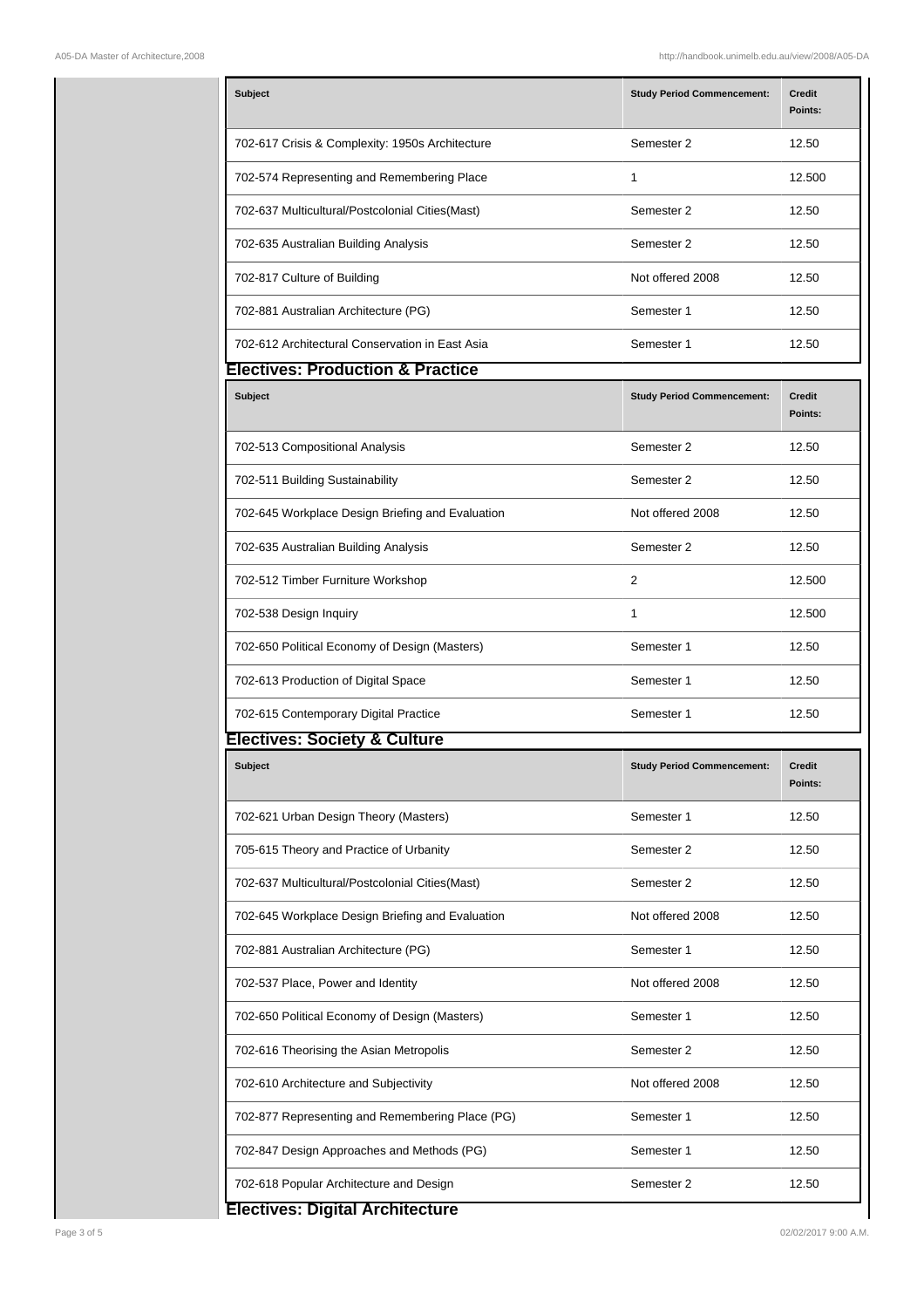|                            | <b>Subject</b>                             | <b>Study Period Commencement:</b> | <b>Credit</b><br>Points: |
|----------------------------|--------------------------------------------|-----------------------------------|--------------------------|
|                            | 702-515 Digital Design Applications        | Semester 2                        | 12.50                    |
|                            | 702-613 Production of Digital Space        | Semester 1                        | 12.50                    |
|                            | 702-615 Contemporary Digital Practice      | Semester 1                        | 12.50                    |
|                            | <b>Electives: Sustainable Architecture</b> |                                   |                          |
|                            | Subject                                    | <b>Study Period Commencement:</b> | Credit<br>Points:        |
|                            | 702-511 Building Sustainability            | Semester 2                        | 12.50                    |
|                            | 705-615 Theory and Practice of Urbanity    | Semester 2                        | 12.50                    |
|                            | 702-619 Sustainable Tropical Housing       | Not offered 2008                  | 12.50                    |
| <b>Entry Requirements:</b> | <b>Master of Architecture (200 points)</b> |                                   |                          |

Applicants will need:

- $#$  Completion of the Bachelor of Planning and Design (Architecture) or Bachelor of Architectural Studies at the University of Melbourne between 2005 and 2010; and
- $#$  Completion of at least 16 weeks of documented relevant full-time professional work experience.

#### OR

- $#$  Submission of a design portfolio of no more than five A3 pages; and
- $#$  Submission of a personal statement of no more than 1000 words outlining relevant prior study and work experience, and motivation to undertake the course; and
- $#$  A three-year undergraduate degree in a cognate area with a weighted average of at least 65% in the final two years, or equivalent.

NB: The Selection Committee may conduct interviews or tests to elucidate any of the matters referred to above.

## **Master of Architecture (300 points)**

2010 will be the first planned intake of the 300 point MArch. Applicants will need to provide:

- $#$  Submission of a design portfolio of no more than five A3 pages; and
- $#$  Submission of a personal statement of no more than 1000 words outlining relevant prior study and work experience, and motivation to undertake the course; and
- A three-year undergraduate degree in any area with a weighted average of at least 65% in the final two years, or equivalent; and
- Completion of one design studio subject and one history subject, or equivalent.

Students who have completed relevant prior study additional to the entry requirements may be eligible for advanced standing.

### **Application Closing Dates**

- $_{\rm \#}$  30 November for commencement in Semester 1 (March)
- $_{\rm \#}$  31 May for commencement in Semester 2 (July)
- $_\#$  International applicants should apply by 30 April for commencement in Semester 2 (July)

**Core Participation Requirements:** <p>For the purposes of considering request for Reasonable Adjustments under the Disability Standards for Education (Cwth 2005), and Student Support and Engagement Policy, academic requirements for this subject are articulated in the Subject Overview, Learning Outcomes, Assessment and Generic Skills sections of this entry.</p> <p>It is University policy to take all reasonable steps to minimise the impact of disability upon academic study, and reasonable adjustments will be made to enhance a student's participation in the University's programs. Students who feel their disability may impact on meeting the requirements of this subject are encouraged to discuss this matter with a Faculty Student Adviser and Student Equity and Disability Support: <a href="http://services.unimelb.edu.au/disability">http:// services.unimelb.edu.au/disability</a></p>